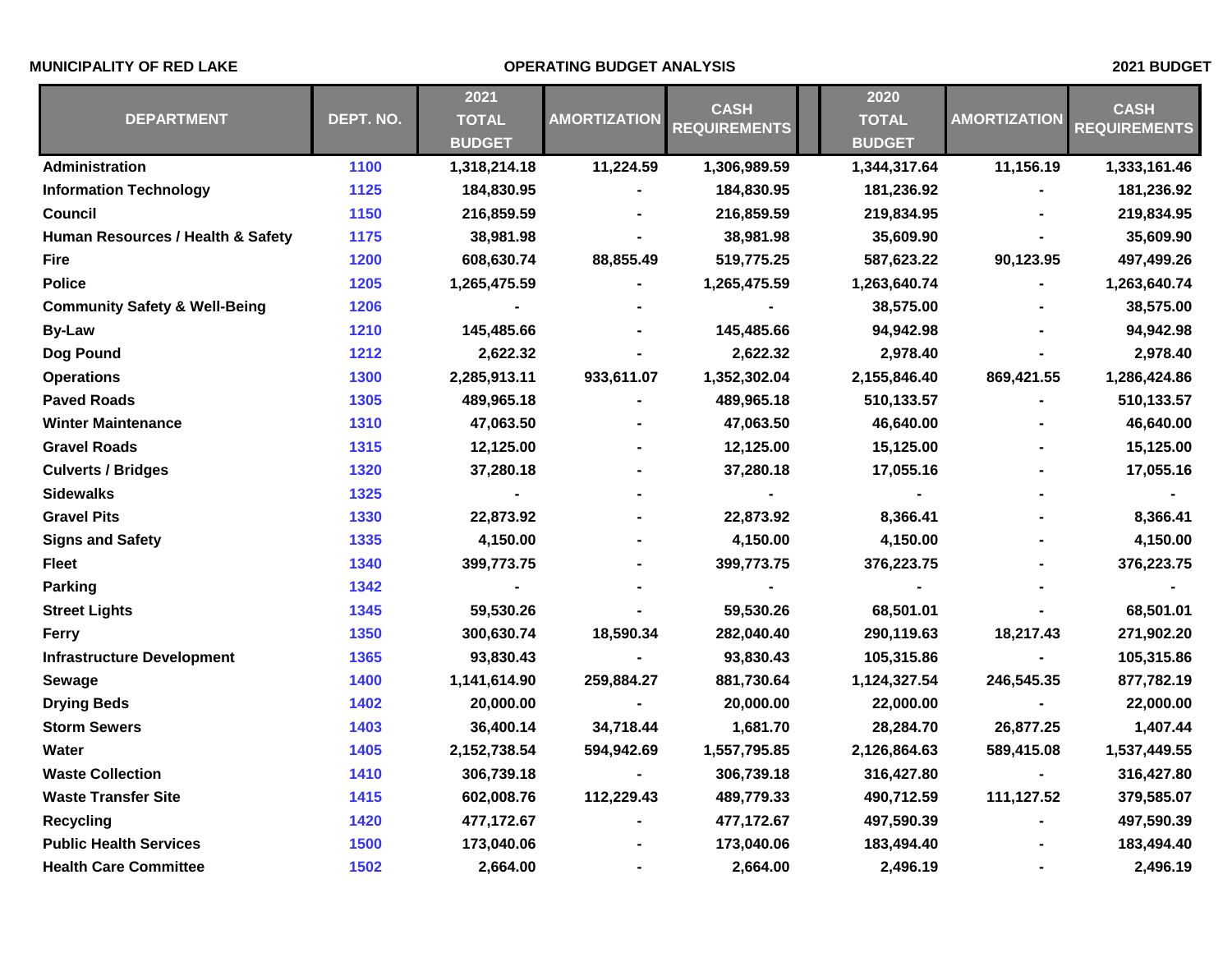## **MUNICIPALITY OF RED LAKE OPERATING BUDGET ANALYSIS 2021 BUDGET**

| <b>DEPARTMENT</b>                    |           | 2021          |                     | <b>CASH</b><br><b>REQUIREMENTS</b> | 2020          | <b>AMORTIZATION</b> | <b>CASH</b><br><b>REQUIREMENTS</b> |
|--------------------------------------|-----------|---------------|---------------------|------------------------------------|---------------|---------------------|------------------------------------|
|                                      | DEPT. NO. | <b>TOTAL</b>  | <b>AMORTIZATION</b> |                                    | <b>TOTAL</b>  |                     |                                    |
|                                      |           | <b>BUDGET</b> |                     |                                    | <b>BUDGET</b> |                     |                                    |
| Ambulance                            | 1505      | 431,495.00    | ۰                   | 431,495.00                         | 429,133.00    | Ξ.                  | 429,133.00                         |
| <b>Social Housing</b>                | 1590      | 366,257.00    |                     | 366,257.00                         | 396,195.00    |                     | 396,195.00                         |
| <b>Ontario Works</b>                 | 1600      | 93,080.00     |                     | 93,080.00                          | 84,957.00     |                     | 84,957.00                          |
| <b>Homes for the Aged</b>            | 1605      | 581,846.01    |                     | 581,846.01                         | 574,912.02    |                     | 574,912.02                         |
| <b>Child Care Assistance</b>         | 1608      | 62,950.00     |                     | 62,950.00                          | 49,581.00     |                     | 49,581.00                          |
| Day Care--RL--Admin                  | 1615      |               |                     |                                    | 53,383.17     | 671.74              | 52,711.42                          |
| Day Care--BT--Admin                  | 1616      |               |                     |                                    | 40,000.86     | 779.96              | 39,220.90                          |
| Day Care--SJ--Admin                  | 1617      |               |                     |                                    | 41,465.21     | 114.31              | 41,350.90                          |
| Day Care--RL--Programming            | 1620      |               |                     |                                    | 390,551.35    |                     | 390,551.35                         |
| Day Care--BT--Programming            | 1621      |               |                     |                                    | 411,894.10    |                     | 411,894.10                         |
| Day Care--SJ--Programming            | 1622      |               |                     |                                    | 194,709.13    |                     | 194,709.13                         |
| Day Care--RL--Dietary                | 1630      |               |                     |                                    | 48,279.68     |                     | 48,279.68                          |
| Day Care--BT--Dietary                | 1631      |               |                     |                                    | 50,798.43     |                     | 50,798.43                          |
| Day Care--SJ--Dietary                | 1632      |               |                     |                                    | 20,056.22     |                     | 20,056.22                          |
| Day Care--RL--Resource               | 1635      |               |                     |                                    | 126,786.25    |                     | 126,786.25                         |
| Day Care--BT--Resource               | 1636      |               |                     |                                    | 52,142.03     |                     | 52,142.03                          |
| Day Care--SJ--Resource               | 1637      |               |                     |                                    | 52,302.03     |                     | 52,302.03                          |
| <b>EarlyON Centre</b>                | 1640      |               |                     |                                    | 221,746.19    | 101.76              | 221,644.43                         |
| <b>Recreation Programs</b>           | 1700      | 215,758.68    | ۰                   | 215,758.68                         | 135,857.46    |                     | 135,857.46                         |
| <b>Arena Programs</b>                | 1705      | 5,500.00      |                     | 5,500.00                           | 5,500.00      |                     | 5,500.00                           |
| <b>Canada Day</b>                    | 1716      | 11,375.00     |                     | 11,375.00                          | 10,300.00     |                     | 10,300.00                          |
| <b>Triathalon</b>                    | 1717      | 850.00        |                     | 850.00                             | 850.00        |                     | 850.00                             |
| <b>Facilities</b>                    | 1750      | 533,902.58    | 5,756.51            | 528,146.06                         | 541,485.07    | 5,739.30            | 535,745.78                         |
| <b>Parks</b>                         | 1751      | 117,607.56    | 56,209.43           | 61,398.13                          | 119,075.33    | 55,536.16           | 63,539.16                          |
| <b>Ballfields</b>                    | 1752      | 8,709.53      | 505.23              | 8,204.31                           | 10,867.34     | 505.23              | 10,362.11                          |
| <b>Walkable Trails</b>               | 1753      | 4,134.36      | 4,134.36            |                                    | 4,134.36      | 4,134.36            |                                    |
| <b>Municipal Office</b>              | 1754      | 76,357.45     | 23,539.89           | 52,817.56                          | 74,256.13     | 23,208.50           | 51,047.63                          |
| <b>Beaches</b>                       | 1755      | 21,310.52     | 4,526.88            | 16,783.64                          | 18,715.58     | 4,060.24            | 14,655.34                          |
| <b>Docks</b>                         | 1756      | 27,244.05     | 18,033.39           | 9,210.66                           | 26,896.06     | 18,033.39           | 8,862.67                           |
| <b>Splash Park &amp; Rec Cluster</b> | 1757      | 53,499.56     | 43,102.16           | 10,397.40                          | 51,359.62     | 42,859.62           | 8,500.00                           |
| Norseman Inn                         | 1758      | 26,705.64     |                     | 26,705.64                          | 27,685.11     | 4,112.28            | 23,572.83                          |